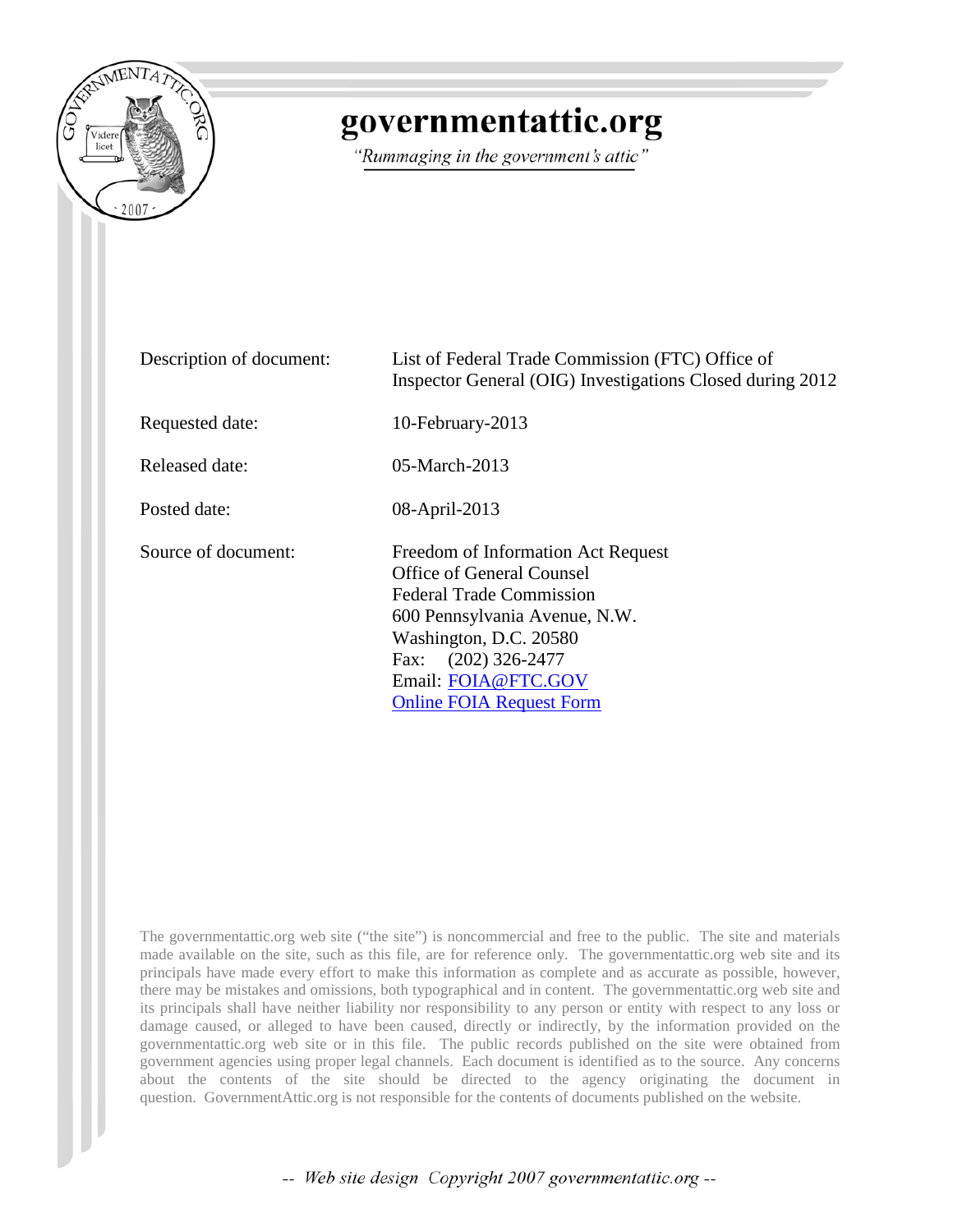

United States of America FEDERAL TRADE COMMISSION WASHINGTON, D.C. 20580

## MAR 05 2013

#### FOIA-2013-00526  $Re:$ OIG Investigations

This is in response to your request dated February 10, 2013, under the Freedom of Information Act seeking access to a list of all OIG investigations closed during calendar year 2012. In accordance with the FOIA and agency policy, we have searched our records, as of February 19, 2013, the date we received your request in our FOIA office.

We have located three pages of responsive records. I am granting partial access to and am enclosing copies of, the accessible records. Portions of these pages fall within the exemptions to the FOIA's disclosure requirements, as explained below.

Some of the records contain personal identifying information compiled for law enforcement purposes. This information is exempt from release under FOIA Exemption 7(C), 5 U.S.C.  $\S$  552(b)(7)(C), because individuals' right to privacy outweighs the general public's interest in seeing personal identifying information.

Some information was obtained on the condition that the agency keep the source of the information confidential and are exempt from disclosure under FOIA Exemption 7(D), 5 U.S.C.  $\S$  552(b)(7)(D). That exemption is intended to ensure that "confidential sources are not lost because of retaliation against the sources for past disclosures or because of the sources' fear of future disclosures." *Brant Constr. Co. v. EPA, 778 F.2d 1258, 1262 (7th Cir. 1985).* 

If you are not satisfied with this response to your request, you may appeal by writing to Freedom of Information Act Appeal, Office of the General Counsel, Federal Trade Commission, 600 Pennsylvania Avenue, N.W., Washington D.C. 20580, within 30 days of the date of this letter. Please enclose a copy of your original request and a copy of this response. If you believe that we should choose to disclose additional materials beyond what the FOIA requires, please explain why this would be in the public interest.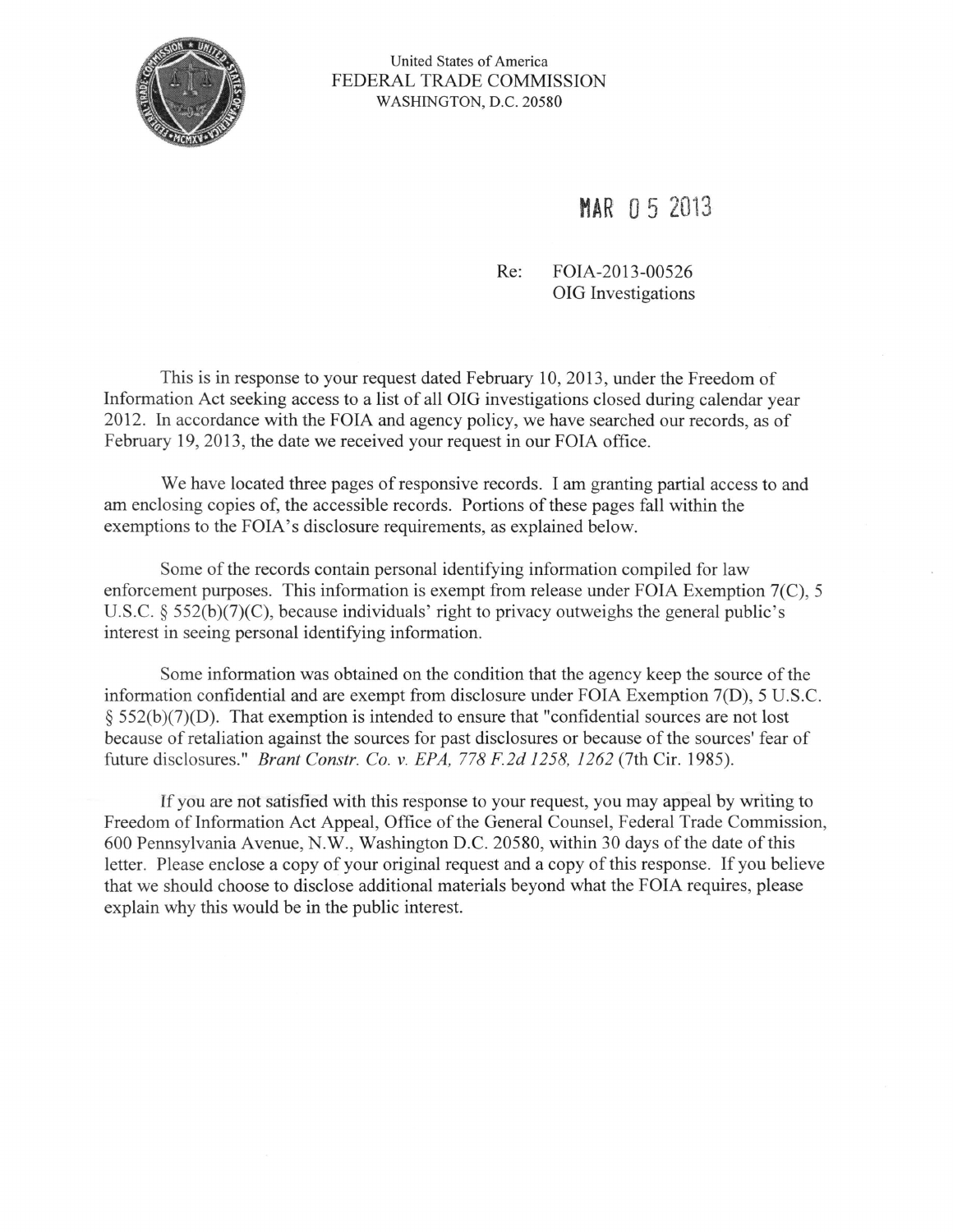

United States of America FEDERAL TRADE COMMISSION WASHINGTON, D.C. 20580

## MAR 05 2013

#### FOIA-2013-00526  $Re:$ OIG Investigations

This is in response to your request dated February 10, 2013, under the Freedom of Information Act seeking access to a list of all OIG investigations closed during calendar year 2012. In accordance with the FOIA and agency policy, we have searched our records, as of February 19, 2013, the date we received your request in our FOIA office.

We have located three pages of responsive records. I am granting partial access to and am enclosing copies of, the accessible records. Portions of these pages fall within the exemptions to the FOIA's disclosure requirements, as explained below.

Some of the records contain personal identifying information compiled for law enforcement purposes. This information is exempt from release under FOIA Exemption 7(C), 5 U.S.C.  $\S$  552(b)(7)(C), because individuals' right to privacy outweighs the general public's interest in seeing personal identifying information.

Some information was obtained on the condition that the agency keep the source of the information confidential and are exempt from disclosure under FOIA Exemption 7(D), 5 U.S.C.  $\S$  552(b)(7)(D). That exemption is intended to ensure that "confidential sources are not lost because of retaliation against the sources for past disclosures or because of the sources' fear of future disclosures." *Brant Constr. Co. v. EPA, 778 F.2d 1258, 1262 (7th Cir. 1985).* 

If you are not satisfied with this response to your request, you may appeal by writing to Freedom of Information Act Appeal, Office of the General Counsel, Federal Trade Commission, 600 Pennsylvania Avenue, N.W., Washington D.C. 20580, within 30 days of the date of this letter. Please enclose a copy of your original request and a copy of this response. If you believe that we should choose to disclose additional materials beyond what the FOIA requires, please explain why this would be in the public interest.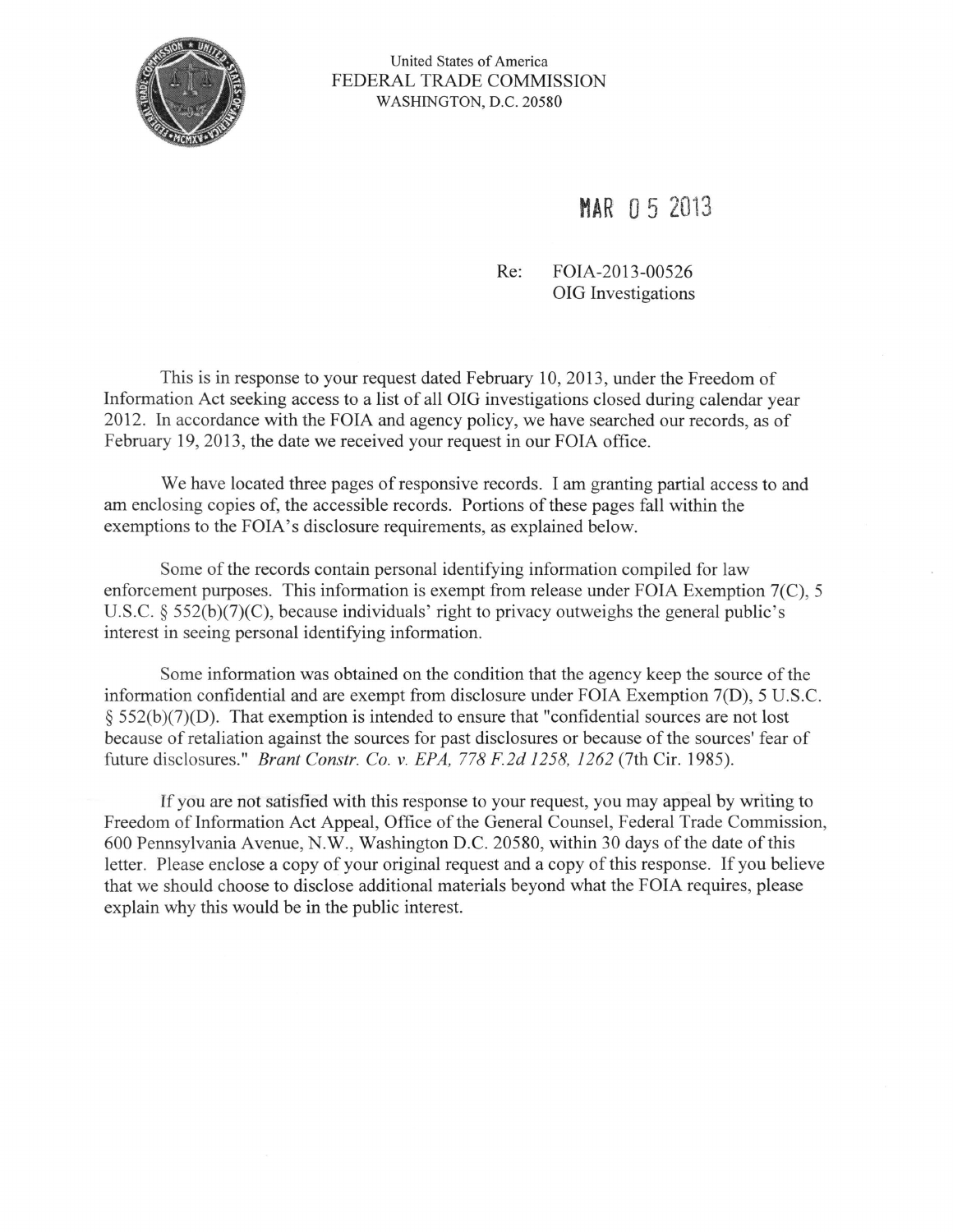

United States of America FEDERAL TRADE COMMISSION WASHINGTON, D.C. 20580

## **HAR** 0 5 2013

#### Re: FOIA-2013-00526 OIG Investigations

This is in response to your request dated February 10, 2013, under the Freedom of Information Act seeking access to a list of all OIG investigations closed during calendar year 2012. In accordance with the FOIA and agency policy, we have searched our records, as of February 19, 2013, the date we received your request in our FOIA office.

We have located three pages of responsive records. I am granting partial access to and am enclosing copies of, the accessible records. Portions of these pages fall within the exemptions to the FOIA's disclosure requirements, as explained below.

Some of the records contain personal identifying information compiled for law enforcement purposes. This information is exempt from release under FOIA Exemption 7(C), 5 U.S.C. § 552(b)(7)(C), because individuals' right to privacy outweighs the general public's interest in seeing personal identifying information.

Some information was obtained on the condition that the agency keep the source of the information confidential and are exempt from disclosure under FOIA Exemption 7(D), 5 U.S.C.  $\S$  552(b)(7)(D). That exemption is intended to ensure that "confidential sources are not lost because of retaliation against the sources for past disclosures or because of the sources' fear of future disclosures." *Brant Constr. Co. v. EPA, 778 F.2d 1258, 1262* (7th Cir. 1985).

If you are not satisfied with this response to your request, you may appeal by writing to Freedom of Information Act Appeal, Office of the General Counsel, Federal Trade Commission, 600 Pennsylvania Avenue, N.W., Washington D.C. 20580, within 30 days of the date of this letter. Please enclose a copy of your original request and a copy of this response. If you believe that we should choose to disclose additional materials beyond what the FOIA requires, please explain why this would be in the public interest.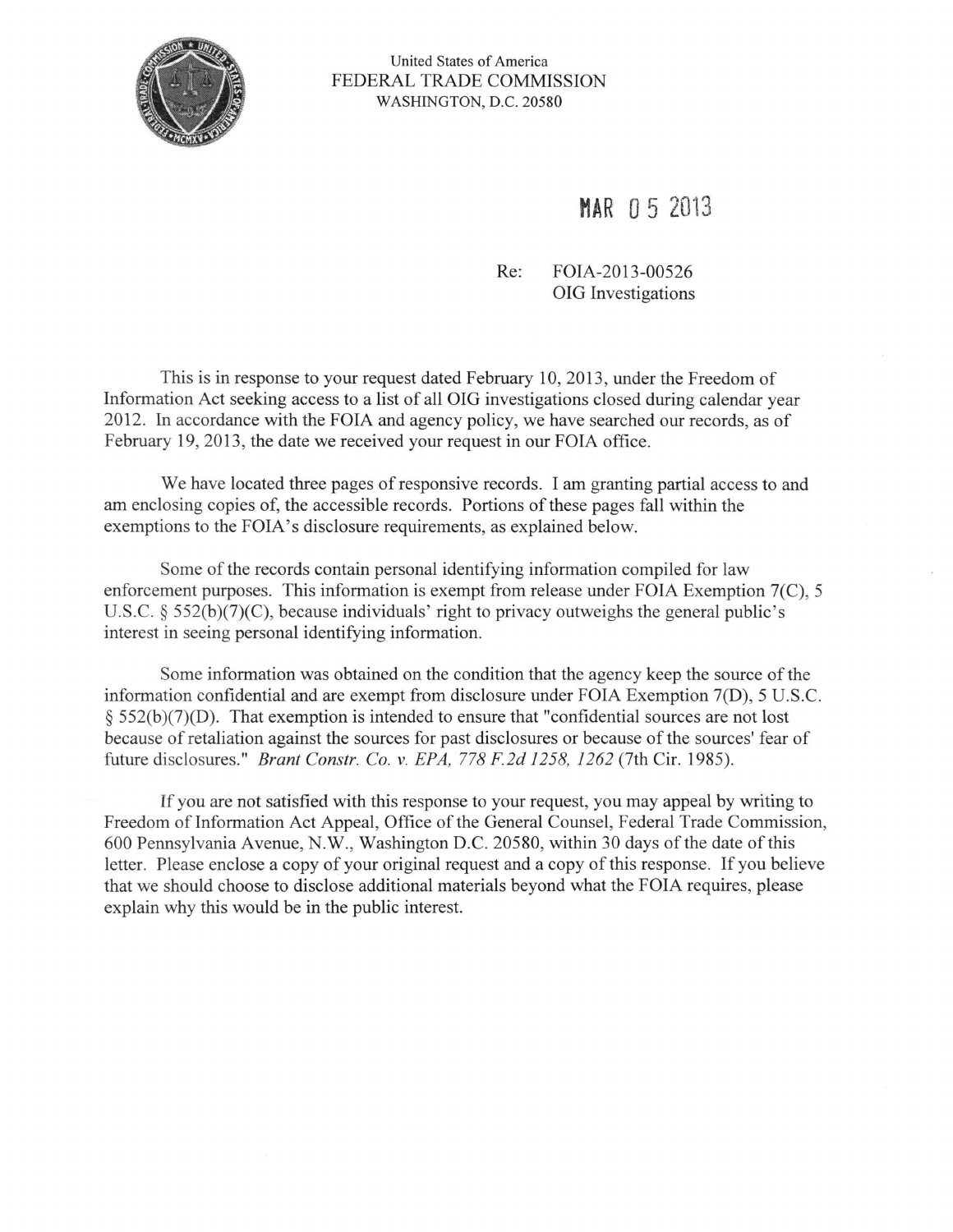If you have any questions about the way we are handling your request or about the FOIA regulations or procedures, please contact Andrea Kelly at (202) 326-2836.

Sincerely,

 $'$ lin

Dione J'Stearns Assistant General Counsel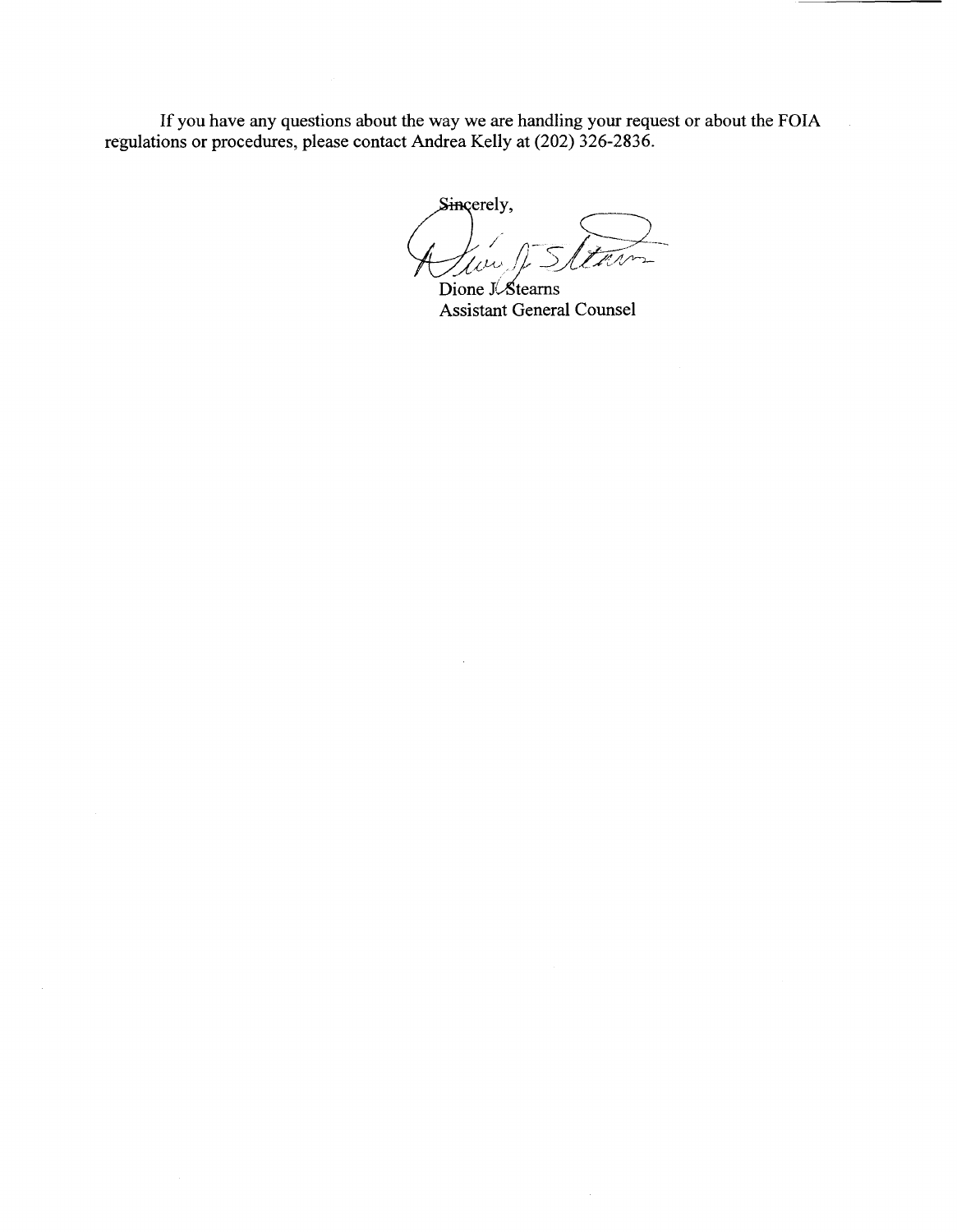| 07-136 | 11/14/06<br>$\sim$ | Violation of 18 USC § 208 |        | (4C) | $\overline{(\forall y)}$<br>DOJ Ofc<br>Public<br>Integrity<br>(3/14/07) | $\frac{3/31/12}{(47)}$ |
|--------|--------------------|---------------------------|--------|------|-------------------------------------------------------------------------|------------------------|
|        |                    |                           | $\sim$ |      |                                                                         |                        |
|        |                    |                           |        |      |                                                                         |                        |
|        |                    |                           |        |      |                                                                         |                        |
|        |                    |                           |        |      |                                                                         |                        |
|        |                    |                           |        |      |                                                                         |                        |
|        |                    |                           |        |      | $\sim 100$                                                              |                        |

BOLD- #=Worked with or consulted other law enforcement agency(ies) *italics* - *allegation* = *Referred to OGE Financial Recovery Realized* 6

\* = Investigative Alert or Management Letter Issued

= Prosecution

 $*** =$  No prosecution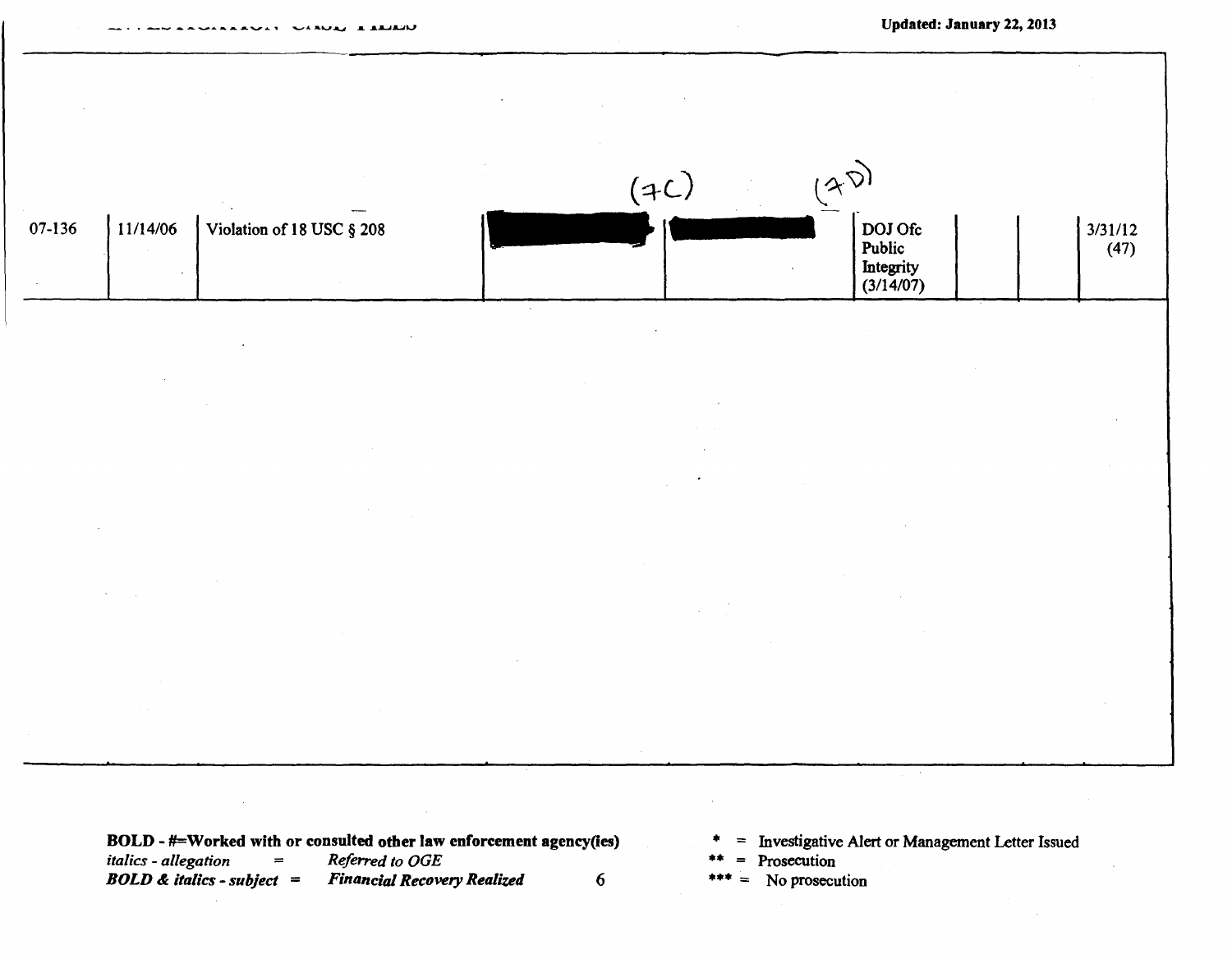|          | A AAJANU  |                                                                      |                             |                        | Updated: January 22, 2013 |  |                 |  |
|----------|-----------|----------------------------------------------------------------------|-----------------------------|------------------------|---------------------------|--|-----------------|--|
|          |           |                                                                      |                             |                        |                           |  |                 |  |
|          |           |                                                                      |                             |                        |                           |  |                 |  |
|          |           |                                                                      |                             |                        |                           |  |                 |  |
|          |           |                                                                      |                             |                        |                           |  |                 |  |
|          |           |                                                                      |                             |                        |                           |  |                 |  |
|          |           |                                                                      |                             |                        |                           |  |                 |  |
|          |           |                                                                      |                             |                        |                           |  |                 |  |
|          |           |                                                                      | $\mathcal{A}_{\mathcal{C}}$ |                        |                           |  |                 |  |
| 10-155   | 4/19/2010 | Misuse of Government Property                                        |                             | (৭১                    | <b>FTC</b>                |  | 3/31/12<br>(47) |  |
| 10-156   | 9/24/10   | False Statement on FEHB Enrollment<br>Form; Defrauding FEHB          | <b>AC</b>                   | $\sqrt{2D/\text{FTC}}$ |                           |  | 3/31/12<br>(47) |  |
| $10-157$ | 9/24/10   | 18 U.S.C. § 209 (Receiving Rewards<br>Points for booking FTC events) | $(\mathcal{X})$<br>≂        | (3D)                   | <b>FTC</b>                |  | 3/31/12<br>(47) |  |
|          |           |                                                                      |                             |                        |                           |  |                 |  |

BOLD -  $\#$ = Worked with or consulted other law enforcement agency(ies)  $*$  = Investigative Alert or Management Letter Issued<br>
italics - allegation = Referred to OGE \*\* = Prosecution *italics - allegation* = *Referred to OGE* \*\* = Prosecution<br> **BOLD & italics - subject = Financial Recovery Realized** 7 \*\*\* = No prosecution

*BOLD & italics - subject* =